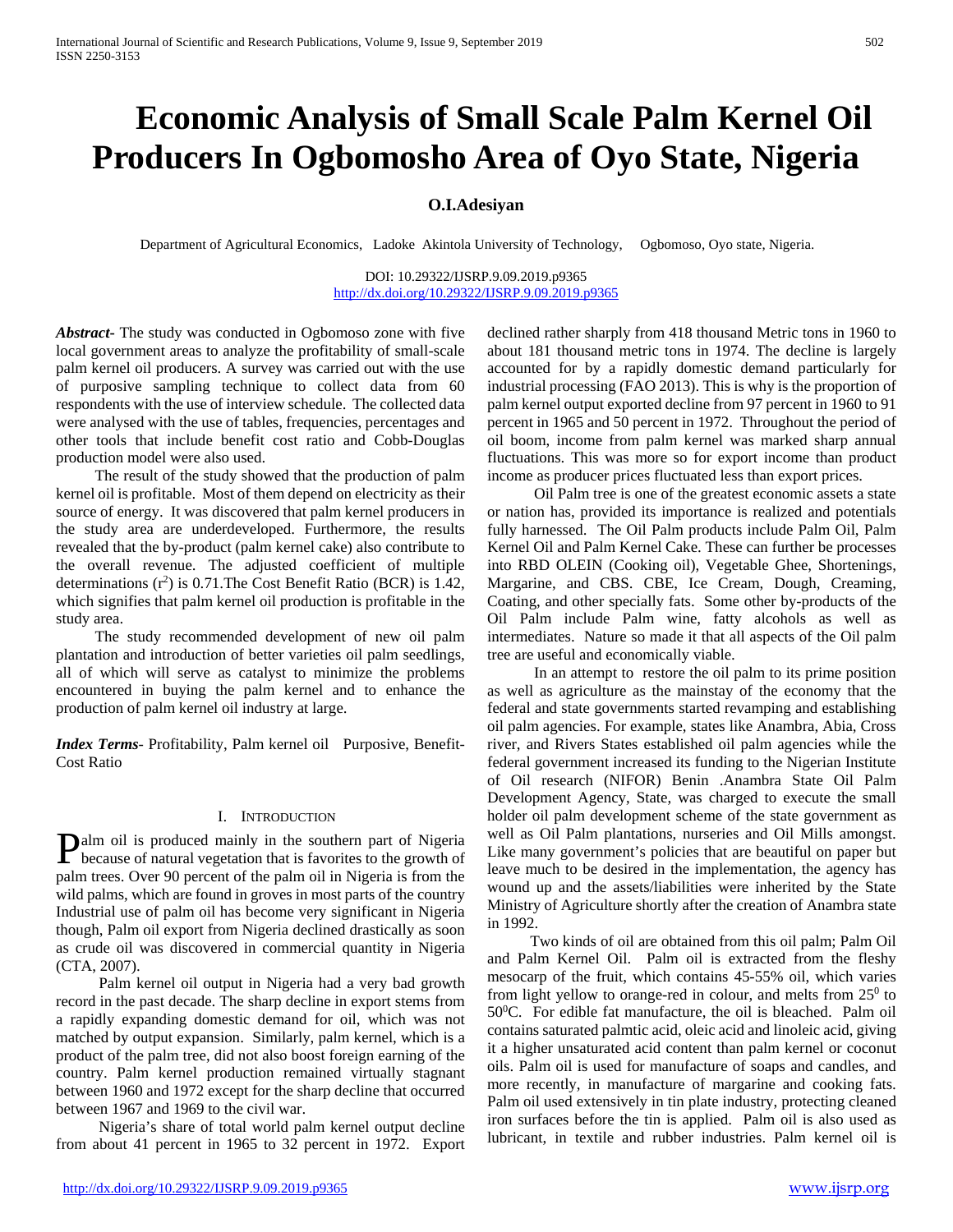extracted from the kernel of endosperm, and contains about 50% oil. Similar to coconut oil, with high content of saturated acids, mainly lauric, it is soild at normal temperatures in temperate areas, and is nearly colorless, varying from white to slightly yellow. This non-drying oil is used in edible fats, in making ice cream and mayonnaise, in baked goods and confectioneries, and in the manufacture of soaps and detergents. Press cake, after extraction of oil from the kernels, used as livestock feed, containing 5-8% oil.

#### **1.1 Statement of the problem**

 Oil palm producing industries entails the production of palm oil, palm kernel oil/cake. Palm kernel oil is considered to be technically easy venture after palm oil and of all available sources of vegetable oil such as soybeans oil, sunflower oil, coconut oil and palm kernel oil. Palm kernel oil production could be established with low capital outlay (Hartley,1975).

 Despite the encouraging nature of palm kernel oil production, not many people are involved in its production. The probable reasons could be that the local extractor machine used in extracting the oil is not is not economically efficient because when compared with the industrial machines it is lower in output and industrial machines has dryer it makes it possible to grind the palm kernel without sun dryer and also there is no market control in the oil industry, this has delayed the expansion of the palm kernel oil production. The increases in income and standard of living had increased local industries of palm kernel oil in Nigeria and have increased the demand for palm kernel.

 The increase in cost of production due to high cost of input like electricity and inadequate working capital made it impossible for most of the investor in palm kernel oil to produce optimally. Based on the above this study uncovered the following mind bothering objectives: to determine how profitable palm kernel oil production is and factors that determines its profitability of the production in the study area.

#### II. RESEARCH METHODOLOGY

#### **2.1 Area of study**

 The study area for this project is Ogbomoso. It comprises of five local government areas namely: Ogbomoso north, ogbomoso south, Surulere. Orire, and Ogo oluwa local government area. The climate condition favours sun drying of the palm kernel. The rainfall distribution annually is between 1000mm and 1400mm FAO (2013).

#### **2.2 Sources and Types of Data Collected**

 The data used in this study were essentially from primary source. Structured questionnaires were used in collecting information on the scoio-economic characteristics of respondents such as age, marital status, sex family size, educational level, year of experience. Input-output data such as output of oil, output of palm kernel cake, cost of input, labour input were also collected.

## **2.4 Method of Data Collection**

 The method employed was interview via the use of structured questionnaire purposive sampling technique was employed in selecting the palm kernel oil producers. Sixty respondents were interviewed in order to get needed information. Fifteen respondents from each local government were contacted. **2.5 Analytical Techniques**

 characteristics of the palm kernel oil producers. Cost and returns on production were analyzed via the benefit cost ratio (BCR).

## **2.6 Input Oriented Measures**

 Farrell (1957) illustrated his idea using a simple example involving firms, which use two input (X1 andX2) to produce a simple output (Y).In this study however a total of 60 respondents were sample for the study with a total of six inputs.

Y is the palm kernel oil output in naira

| The inputs are:                                                 |                                                   |                                     |     |                                       |                                                     |
|-----------------------------------------------------------------|---------------------------------------------------|-------------------------------------|-----|---------------------------------------|-----------------------------------------------------|
| $X^1$                                                           | $=$                                               |                                     |     | Total palm kernel cost (#)            |                                                     |
| $X^2$                                                           | $=$                                               | Cost of electricity (#)             |     |                                       |                                                     |
| $X^3$                                                           | $=$                                               | o machine<br>Cost<br>(depreciation) |     |                                       |                                                     |
| $calculate)(\#)$                                                |                                                   |                                     |     |                                       |                                                     |
| $X^4$                                                           | $=$                                               |                                     |     | rent paid on building and site $(\#)$ |                                                     |
| $X^5$                                                           | $=$                                               |                                     |     | Transportation cost (#)               |                                                     |
| $X^6$                                                           | $=$                                               |                                     |     | Wage paid to labourers $(\#)$         |                                                     |
|                                                                 | (a) Profitability measurement of Palm kernel oil  |                                     |     |                                       |                                                     |
| (i)                                                             | <b>Costs Concept</b>                              |                                     |     |                                       |                                                     |
| Total cost                                                      |                                                   |                                     | $=$ |                                       | Total fixed                                         |
| $cost + variable costs$                                         |                                                   |                                     |     |                                       |                                                     |
| i.e TC                                                          |                                                   | $=$                                 |     | $TFC + TVC$                           |                                                     |
| where.                                                          |                                                   |                                     |     |                                       |                                                     |
| TC                                                              |                                                   |                                     | $=$ |                                       | <b>Total costs</b>                                  |
| <b>TCV</b>                                                      |                                                   |                                     |     |                                       | Total                                               |
| variable costs                                                  |                                                   |                                     |     |                                       |                                                     |
| TFC                                                             |                                                   |                                     | $=$ |                                       | Total fixed                                         |
| costs                                                           |                                                   |                                     |     |                                       |                                                     |
| (ii) Revenue Concept                                            |                                                   |                                     |     |                                       |                                                     |
|                                                                 | Revenue Generated from Palm kernel oil Production |                                     |     |                                       |                                                     |
| Therefore,                                                      |                                                   |                                     |     |                                       |                                                     |
| Revenue                                                         |                                                   |                                     |     |                                       | $=$ Total quantities of palm kernel oil sold x Unit |
| price of palmkernel oil sold<br>$=$ $O_T x P_x$                 |                                                   |                                     |     |                                       |                                                     |
| Where Or                                                        |                                                   |                                     |     | $=$ Total quantities of goods         |                                                     |
| $P_{X}$                                                         | $=$                                               |                                     |     | Unit price of output X.               |                                                     |
|                                                                 | (iii) Benefit Cost Ratio (BCR)                    |                                     |     |                                       |                                                     |
| This is another measure of profitability, and it determines the |                                                   |                                     |     |                                       |                                                     |
|                                                                 | worthwhile of a business                          |                                     |     |                                       |                                                     |
| <b>BCR</b><br>$=$                                               | Total revenue                                     |                                     |     |                                       |                                                     |

Total costs.

 Investment criteria require that BCR should be greater than one (i.e BCR>1) before a business can be termed profitable (Adegeye and Dittoh, 1985).

#### **(b) Model Specification**

 A production function was specified and estimated to determine the relationship between the output and the various inputs used. The actual model specified has the general form: Linear  $Y=b_{0+}b_1x_1+b_2X_2+...+bij Xij+U_1$ Cobb – Douglas  $Y=b_0X_1X_2b_2...X_1j^{bij}+U_2...$ 

Where Y is the dependent variable and Xi through Xii are explanatory variables, bo is a constant and bi through bii are the regression coefficients terms expected to fulfill all Ordinary Least Square assumption (OLS).The cob-Douglas function was converted to the double log form so that it could be solved by ordinary least square method.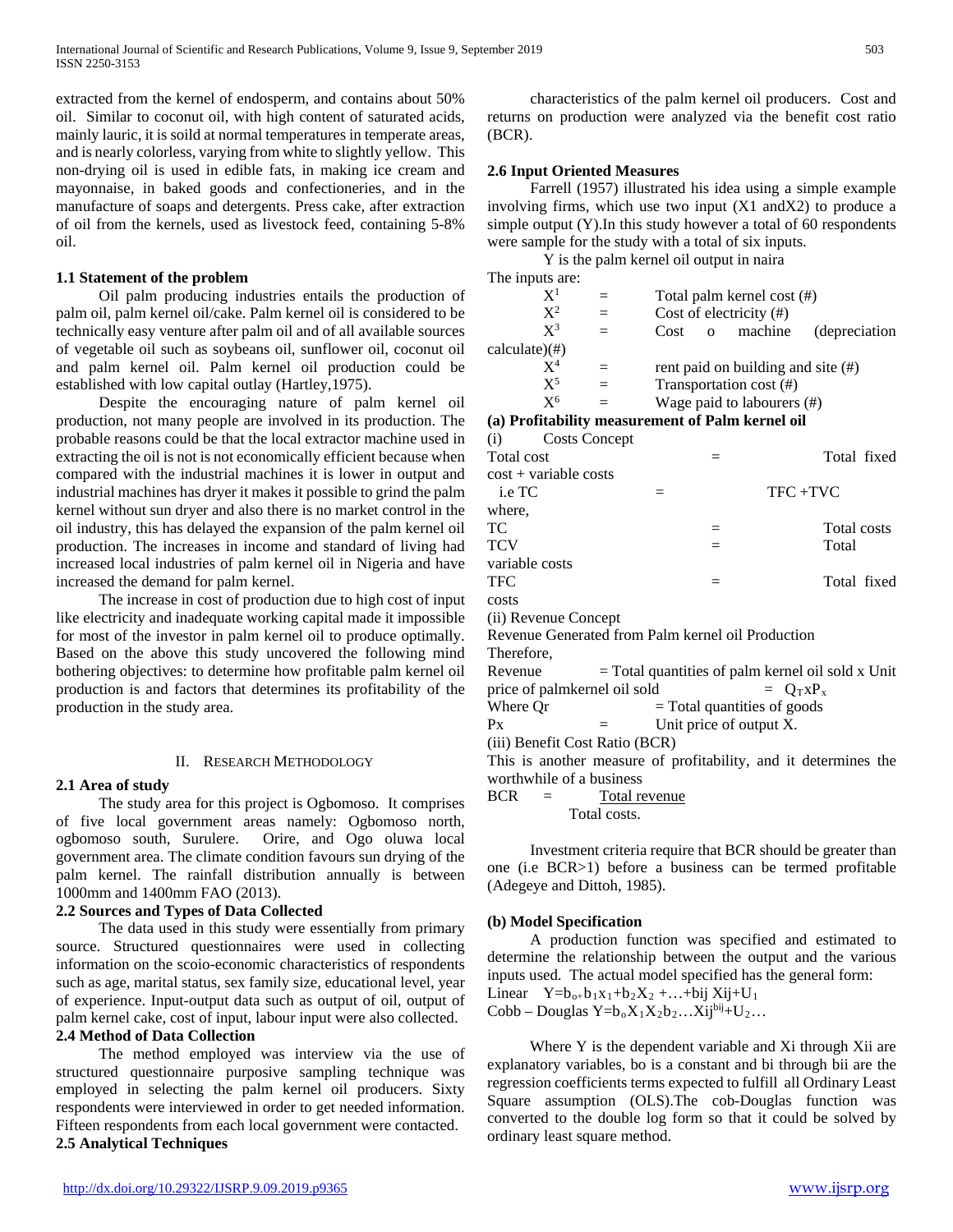The empirical Cobb-Douglas model to be estimated is therefore specified as:

Ln(Yj)=bo+biLn $X_1$ +b<sub>2</sub>Ln $X_2$ +...bii LnXii+Uj...

#### **2.7 Results and Discussion**

 Personal characteristics of palm kernel oil producers discussed include Age, family size educational status, Years of experience, Sex.

# **(i) Age**

 The respondents in the study area are aged between 20- 60years. The categorization is as shown in table 1 below. The statistics shows that majority of producers fall between ages 31- 40years (52.5%) and 21-30years (30.6%) respectively. The age distribution of producers has implication on productivity, as these people still have enough strength to run around and manage the production effectively.

# **(ii) Education**

 The educational distribution of producers is as shown in the table below. Although it does not follow the expected outcome trend in the study area (i.e. the more educated they are, the better their expected performance).This can however be linked with the year of experience since productivity is expected to increase with year of experience. Majority of the producers have secondary education, which is 45.0 percent. This however may not be connected to efficiency, as their academic attainment may not necessarily mean that they have adequate knowledge of palm kernel oil production. It is therefore possible that a particular producer who has little education level but is adequately trained in production of palm kernel oil will be efficient than another farmer with tertiary education but have little knowledge of the palm kernel oil production. Revelation of education level of the respondents indicates that 28.0 percent have primary education and 7 percent have adult education and 3.33% are non-educated. There is however no producers that is completely illiterate since basic education is needed to be equipped properly for production of the oil for operations and management.

# **(iii) Respondents Years in Production**

 The table shows that about 31.66(19 respondents) percent of the producers have spent between less than 5 years, while 15(32 respondents) percent have been in the palm kernel oil production for between 5-10 years of experience and 11-15 years of production experience recorded 68.33(9respondents) percent. These results shows that, the industry is just been joined by new entrants in the last 15 years. These might be as a result of the increasing demand for palm kernel oil both aboard and home as caused by awareness (in recent times) on its low cost of production and it free fatty acid. Profitability is however the major motivating factor causing the observed rush into the industry in recent years.

# **(iv) Respondent Marital Status**

 Table 1 shows that about 32.2% are single while 67.8% are married; it shows that majority of the palm kernel oil producers are married. This however may not connected to efficiency, as their marital status may not necessary mean that they have adequate knowledge of palm kernel oil production.

# **(v) Respondent Source of Finance**

 Table 1 reveal that only 2 percent of the palm kernel oil producers in the study area have access to bank loans. The rest 98 percent do not have access to credit facilities. Reasons for this are that most of the producers operate on a relatively small-scale and so could not provide collateral security as demand by the formal lending institution. This restrains creditors from giving loans to them.

| Table 1: Distributions of Socio-economic Characteristics of |
|-------------------------------------------------------------|
| Palm Kernel Oil Producers.                                  |

| Age       | <b>Frequency</b> | Percentage |
|-----------|------------------|------------|
| 20        | 2.0              | 3.4        |
| $21 - 30$ | 18.0             | 30.6       |
| $31 - 40$ | 32.0             | 52.5       |
| >50       | 8.0              | 13.5       |
| Total     | 60               | 100.0      |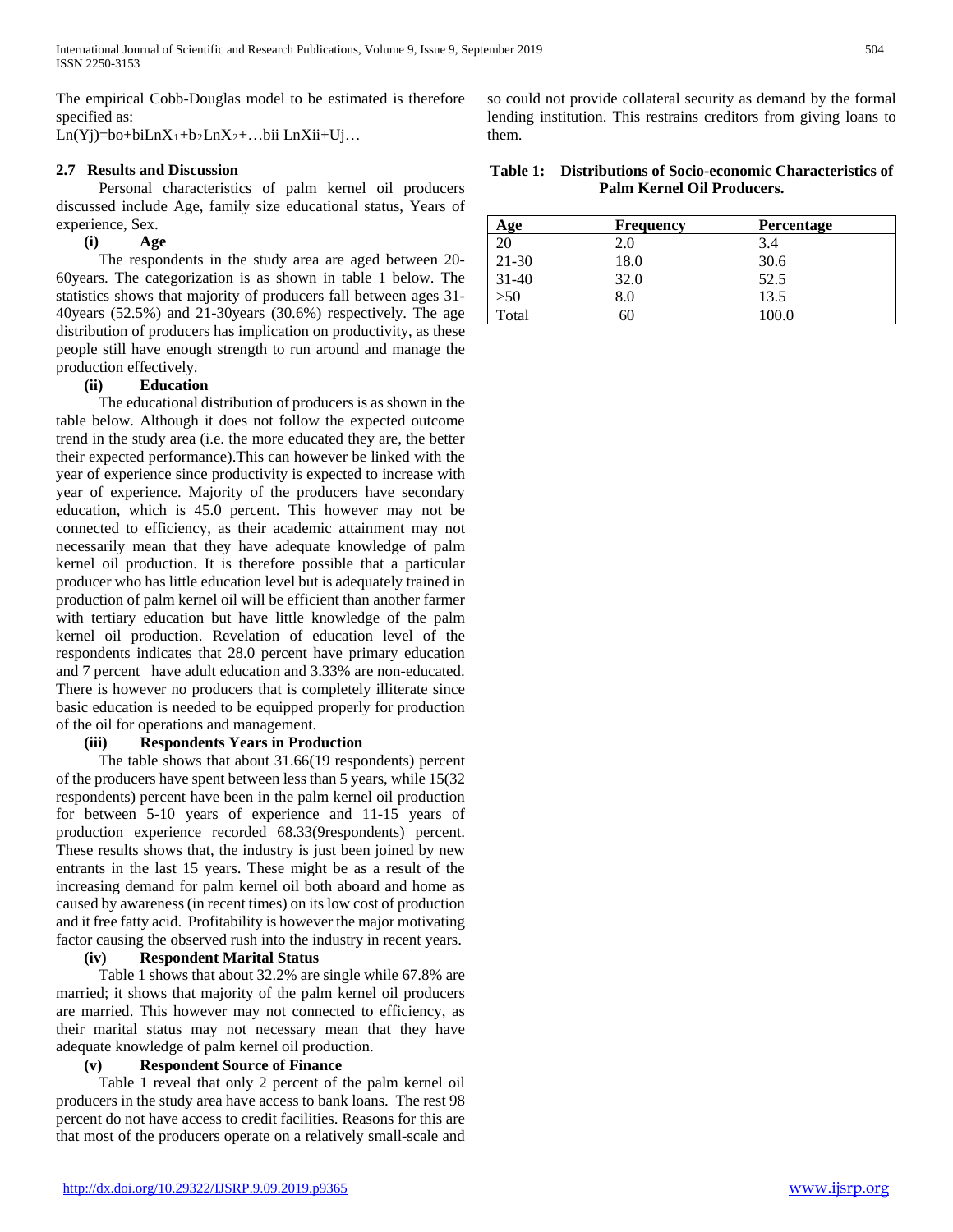| <b>Educational level</b>   | <b>Frequency</b> | Percentage |  |
|----------------------------|------------------|------------|--|
| no formal education        | 2                | 3.33       |  |
| adult education            | 4                | 7.00       |  |
| primary education          | 17               | 28.00      |  |
| secondary education        | 27               | 45.0       |  |
| Tertiary education         | 10               | 16.67      |  |
| Total                      | 60               | 100.00     |  |
| <b>Years of Experience</b> | <b>Frequency</b> | Percentage |  |
| Less than 5                | 19               | 31.66      |  |
| $5-10$                     | 32               | 53.34      |  |
| $11 - 15$                  | 9                | 15.00      |  |
| Total                      | 60               | 100.0      |  |
| <b>Marital Status</b>      | Frequency        | Percentage |  |
|                            |                  |            |  |
| Signle                     | 19               | 31.67      |  |
| Married                    | 41               | 68.33      |  |
| Total                      | 60               | 100.0      |  |
| <b>Source of Credit</b>    | Frequency        | Percentage |  |
| Cooperative Society        | 40               | 66.69      |  |
| Friends                    | 18               | 30.0       |  |
| <b>Banks</b>               | 2                | 3.33       |  |
| Total                      | 60               | 100        |  |
|                            |                  |            |  |

2.9 **Analysis of Cost and returns** Total variable cost=10,450,500 Total fixed  $cost = 9,770.500$ Total cost (TC)=TVC +TFC  $= N 10,450,500 + N 9,770,500.00$ =N20, 221, 000 (i) Total Revenue  $(TR) = N28, 800,000$  $Profit = TR - TC$ =N 28,800,000 – N 20,221,000  $=$  N8, 579,000 =N7797900 π=Profit TR=Total Revenue TC=Total cost TFC=Total fixed cost TVC=total variable cost (ii) Benefit Cost Ratio = Total Revenue Total cost BCR  $=$  N 28,800,000 N 20,221,000

 $= N 1,424,237$ The criteria judgment is BCR=>1; hence with BCR of 1.424 palm kernel oil production is profitable in the study area.

| Profit, (One tone) of Palm Kernel in a Day<br>(iii) |                                  |                                                         |  |  |
|-----------------------------------------------------|----------------------------------|---------------------------------------------------------|--|--|
| (i)                                                 | <b>Input Costs</b>               |                                                         |  |  |
| 1TON                                                | $=$                              | N45,000 input per day                                   |  |  |
| Labour                                              | $=$                              | $(a day) = N400$ input per day                          |  |  |
| Electricity                                         | $=$                              | N450.33 input per day                                   |  |  |
|                                                     | Rent $=N400.00$ input per day    |                                                         |  |  |
|                                                     |                                  | Total=450.33 + N400+N400+N45000=N46,250.33 input per    |  |  |
| day                                                 |                                  |                                                         |  |  |
|                                                     | (iv) Output on One Tonne per day |                                                         |  |  |
|                                                     |                                  | 540 Liters of palm kernel oil at N155 per liter per day |  |  |
|                                                     | 540 * N 150=N81, 000 per day     |                                                         |  |  |
|                                                     |                                  | 450kg of palm kernel cake at N10 per kilo               |  |  |
| 450x N 10                                           |                                  | $N$ 4.500 per day                                       |  |  |
| Total                                               |                                  | N 81,000+4,500 per day                                  |  |  |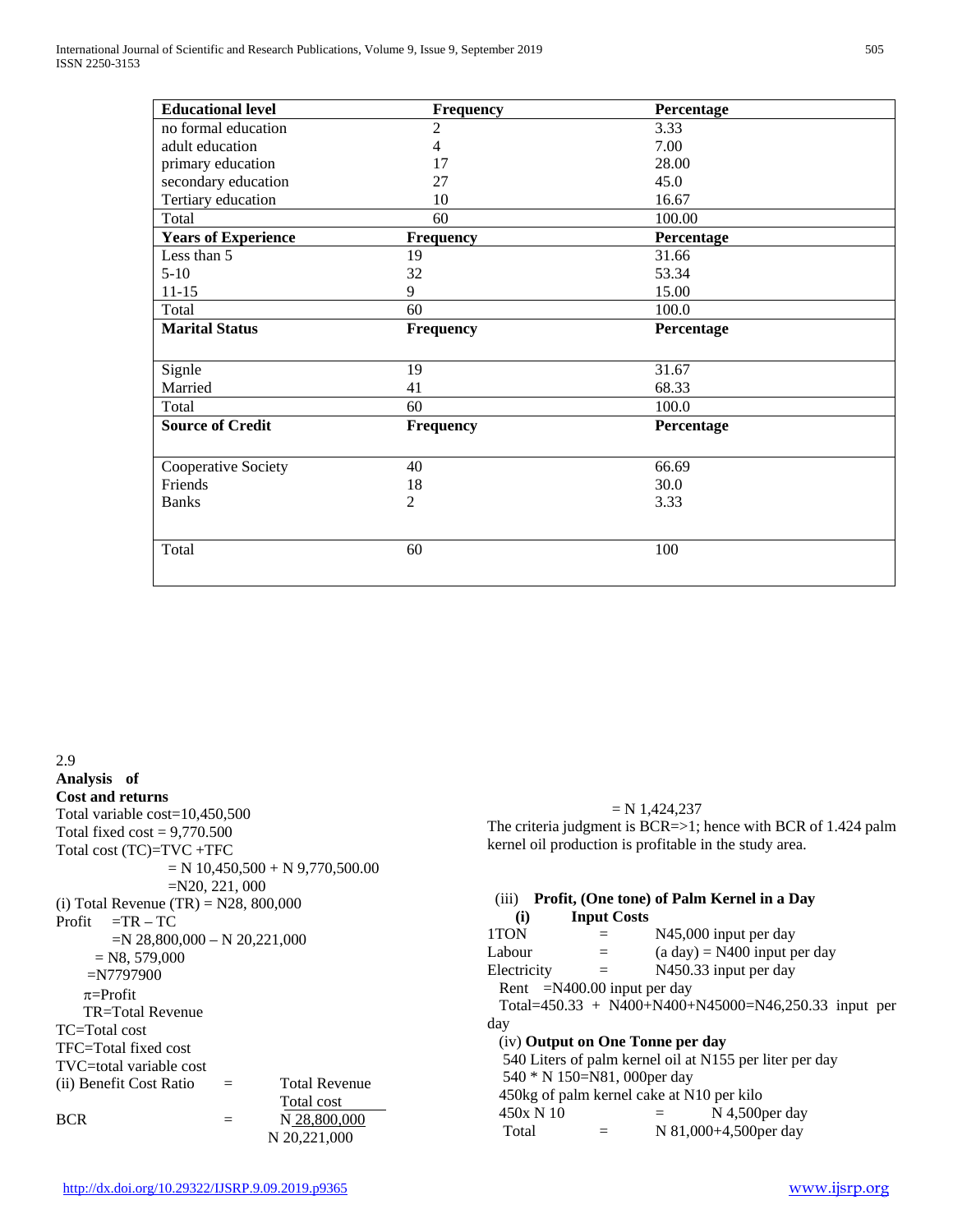# $=$  N85, 500 per day (v) **Profit on the production on a day**

Profit  $(\pi) =$  TR – TC  $= N 85,500-46,250.33$ 

 $\pi$  = N39, 250 per one tone per day

Judging from the value of net profit made on a one tone basis it shows that upon every N46250.33 investment N39, 250.

## (vi) **Input-Output relationship**

 The production function used with the best fitting function was Cobb-Douglas production function; it has the highest coefficient of determination  $(R^2)$  which measures the relationship between the production inputs (independent or explanatory variables) and the output (dependent variable) O'Farrell *e tal* (2006). It also has the lowest standard error.

The function was fitted as:

 $Y = AX_1^{b1}X_2^{b2}X_3^{b3}X_4^{b4}X^5b^5X^6b^6$ 

The function was linearised by taking the logarithm of both sides hence the term double log

| Log                       |                | y   |                                                                     |
|---------------------------|----------------|-----|---------------------------------------------------------------------|
|                           |                |     | $a+b_1logX_1+b_2logX_2+b_3logX_3+b_4logX_4+b_5logX_5+b_6logX_6+log$ |
| u                         |                |     |                                                                     |
| Where                     | Y              |     | kernel<br>Palm<br>oil                                               |
| (output in Nigeria)       |                |     |                                                                     |
| X1                        | $X_1$          |     | Total palm kernel                                                   |
| cost in Naira             |                |     |                                                                     |
|                           | $X_2$          | $=$ | Total of electricity                                                |
| consumed                  |                |     |                                                                     |
|                           | $X_3$          | $=$ | of machine<br>Cost                                                  |
| (depreciation calculated) |                |     |                                                                     |
|                           | $X_4$          | $=$ | paid<br>Rent<br>on                                                  |
| building and site         |                |     |                                                                     |
|                           | $X_5$          | $=$ | Transportation cost                                                 |
|                           | X <sub>6</sub> |     | salary<br>paid<br>to                                                |
| laborers                  |                |     |                                                                     |
|                           | a              |     | intercept                                                           |
|                           | b <sub>1</sub> |     | coefficient<br>$X^1$<br>of                                          |
| $(1 + 1 + 6)$             |                |     |                                                                     |

 $(1+1to6)$ .

The result shows that the adjusted R square  $(R^2)$  equal 0.710, this reveals that 71% of the total variation in the palm kernel oil production output is explained by variation in explanatory variables included in the equation. Three explanatory variables are significantly explained palm kernel oil output variation at 5% and 10% respectively. The variables are cost of palm kernel oil $(X1)$ ,  $rent(X4)$  and transport $(X5)$ . Their coefficients are of positive direction, indicating, that the relationship between the (significant) independent variables and output (dependent) variable is of direct relationship. The interpretation of the relationship is that for a unit increase in the significant (explanatory) variables will increase the palm kernel oil output.

**Table 2:Regression Parameters from Cobb-Douglas Production function.**

|                    | Coefficien | Standar | $t-$     | P-value   |
|--------------------|------------|---------|----------|-----------|
|                    |            |         |          |           |
|                    | t          | d error | statisti |           |
|                    |            |         | c        |           |
| a (Intercept)      | 2.986      | 1.184   | $-2.523$ | $0.105*$  |
| $X1$ (palmkenelcos | 0.662      | 0.072   | 9.155    | $0.000**$ |
| t)                 |            |         |          |           |
| X2(electricitycost | 0.0991     | 0.151   | 0.657    | 0.514     |
|                    |            |         |          |           |
| X3(machinecost)    | 0.812      | 0.098   | $-0.825$ | 0.413     |
| $X4$ (rent)        | 0.289      | 0.073   | 3.974    | $0.000*$  |
|                    |            |         |          | $\ast$    |
| $X5$ (transport)   | 1.052      | 0.186   | 5.645    | $0.000*$  |
|                    |            |         |          | $\ast$    |
| X6(laboursalary)   | 0.023      | 0.283   | 0.082    | 0.935     |
|                    |            |         |          |           |

Multiple R  $=$  0.811 R square  $(R^2)$  $= 0.730$ Adjusted R square  $(R^2) = 0.710$  $F^*$  = 42.228.

\* 10% Probability level of significant

\*\* 5% Probability level of significant

#### III. SUMMARY

 The study discovered that majority 52.5 percent of the palm kernel oil producers in the study area fall within 31–40 year old. It was also found that 45 percent of the respondents in the had secondary education, 28 percent of primary education, while 16.67 percent and 7 percent are of tertiary and adult education respectively.

 More than half 67.8 percent of the respondents are married and just 32.2 percent are single, it was discovered that majority of the respondents 98 percent do not have access to credit facilities.

 It was found out that one tone of the palm kernel yields 540 litres of palm kernel oil 450 liters of palm oil 450kg of palm kernel cake and fifteen kilogram of sludge.

 Palm kernel industry establishment in the study area involved constructing a machine (local extractor) and connect it to an electric motor of three-phase lack of capital and information about the location to buy the palm kernel and weather forecast were discovered to to be the major hindrance against economic development of palm kernel oil production in the study area.

 The input-output analysis using Cobb-Douglas, regress model revealed that there is statistical significant, relationship between palm kernel production inputs(cost of palm kernel,cost of rent and transportation cost) and palm kernel oil yield. probability level. The value of adjusted R Square (0.71) obtained showed that 71% of the total variation in the oil yield was explained by variation in the production inputs. The study shows that BCR of 1.42 was found for the palm kernel oil production in the study area. The estimated coefficient of  $X_1, X_2, X_4, X_5 \& X_6$  carry a positive sign which indicates that 1% increase in each of the variables would increase the (TPPX1) by0.66%, 0.99%, 01.05% and 0.02%.